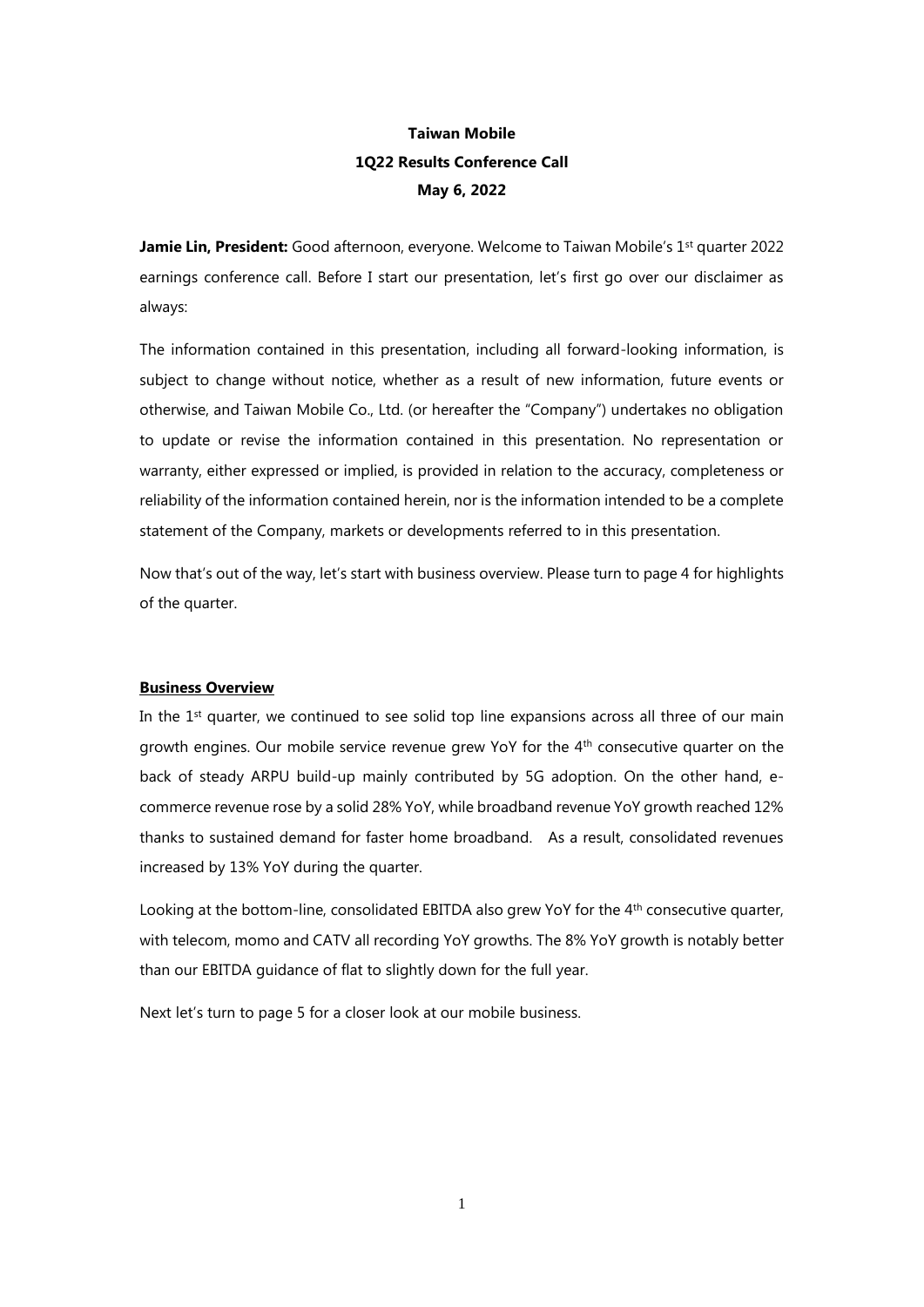#### **Mobile – Growth Engine #1**

For our mobile business, continued ARPU expansion can be mainly attributed to 5G upselling, as well as a benign 4G pricing environment. Our 5G postpaid penetration rate also continued to rise, with a 27% monthly fee uplift from the 5G renewals in the quarter.

Our 3 unique bundles – momobile (or "mo 幣多" in Mandarin), Double Play (or "好速成雙" in Mandarin) and Disney+, continued to play a key role in winning customers and driving ARPU growth. momobile remained a go-to product for momo shoppers while at the same time served as a catalyst for consumers to increase their purchases on our e-commerce platform. As a result, momobile users' contribution to momo's e-commerce revenue continued to increase and stood at 3.5% in March, almost doubling from 3 months ago. Double Play on the other hand was popular among users who demand high-speed internet both on the road and at home. Consequently, close to 60% of Double Play subscribers signed up for \$999 or higher rate plans. Disney+ bundles also helped increase customer stickiness.

Speaking of stickiness, thanks to our 48-month bundles and unique product offerings, our postpaid monthly churn reached another historical low, further declining to 0.85% in the quarter. As we continue to execute our strategies, we expect to keep up our growth momentum while maintaining low churn rates in the foreseeable future.

Now let's turn to page 6 for updates on our e-commerce business.

#### **momo – Growth Engine #2**

As the leading e-commerce platform in Taiwan, momo continued to outperform its peers and grew its e-commerce revenue by 28% YoY in the  $1<sup>st</sup>$  quarter. Although the YoY increase in EBITDA decelerated compared to last year due to a relatively contained COVID situation in Taiwan during the quarter, momo's e-commerce EBITDA margin still increased slightly on a YoY basis.

Besides momobile, logistics is also front and center in momo's growth strategy. In the  $1<sup>st</sup>$  quarter, we increased our satellite warehouses to 31 and aim to reach 50 by the end of this year. Our total warehouse floorspace also grew by 21% compared to the same time last year while the ratio of delivery completed by our in-house fleet reached 21%. Moreover, momo's southern and central distribution centers are slated to go live in 2023 and 2025, respectively. Through these investments, momo will be able to expand the scope of its rapid delivery services to more areas and be better poised for further growth.

Now, let's take a look at our broadband business on the next page.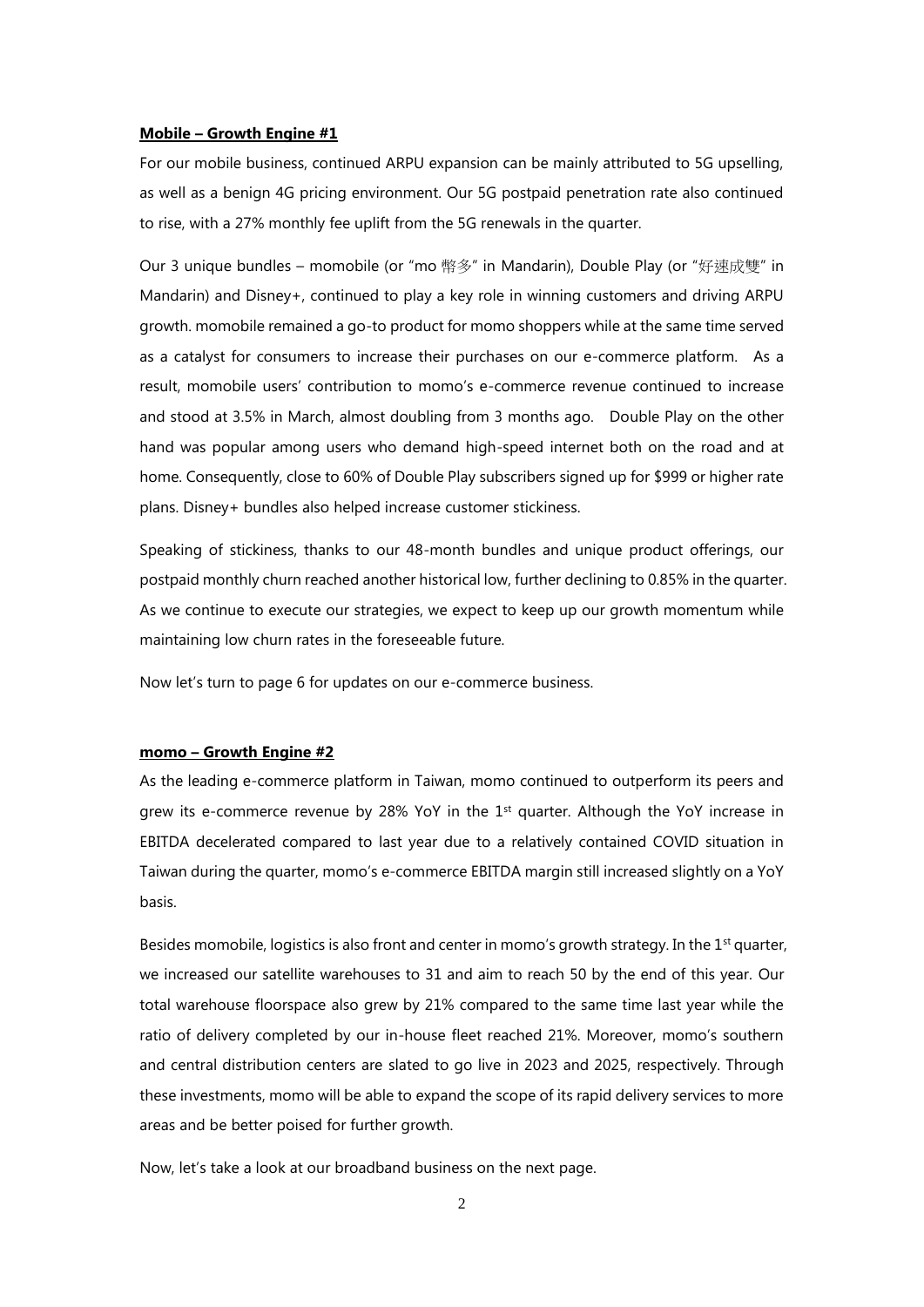#### **Broadband – Growth Engine #3**

In the 1st quarter, we continued to outperform our MSO peers in the YoY trends of basic TV subscriptions and broadband service penetration.

Sustained demand for faster home broadband as well as the success of our Double Play products have led to sequential increases in broadband subs and ARPU. As a result, broadband revenue rose by 12% YoY in the  $1<sup>st</sup>$  quarter. Broadband strength also helped the entire CATV business' EBITDA grow YoY.

Now let me turn the presentation over to Rosie for Financial Overview.

#### **Performance by Business**

**Rosie Yu, CFO & Spokesperson:** Good afternoon. Let's start with Performance by Business.

In the 1<sup>st</sup> quarter of this year, consolidated revenue grew by 13% YoY, driven by solid performance in momo's e-commerce business. Overall telecom revenue was flattish YoY, as mobile service revenue growth was offset by the decline in handset sales due to a high base. Having said that, telecom EBITDA grew YoY for the 4<sup>th</sup> consecutive quarter, and the increase widened to 6% YoY from 1% in the previous quarter. The notable improvement was attributable to SG&A savings and a high base in handset subsidies.

While momo's EBITDA continued to grow healthily YoY, the growth rates decelerated as COVID was relatively contained in Taiwan in the 1<sup>st</sup> quarter. Underpinned by solid broadband revenue momentum, CATV EBITDA grew by 1% YoY in the 1<sup>st</sup> quarter.

Let's turn to Results Summary.

# **Results Summary**

Thanks to solid e-commerce momentum and improving telecom performance, consolidated revenue and EBITDA rose by 13% and 8% respectively in the 1<sup>st</sup> quarter. Coupled with diminishing impact from 5G D&A, EBIT growth reached 13% YoY.

In addition to healthy top line increases, our 3 main businesses once again posted YoY EBITDA growths in the 1st quarter. In terms of absolute dollars, telecom was the largest contributor to the YoY increases in EBITDA and EBIT, followed by momo.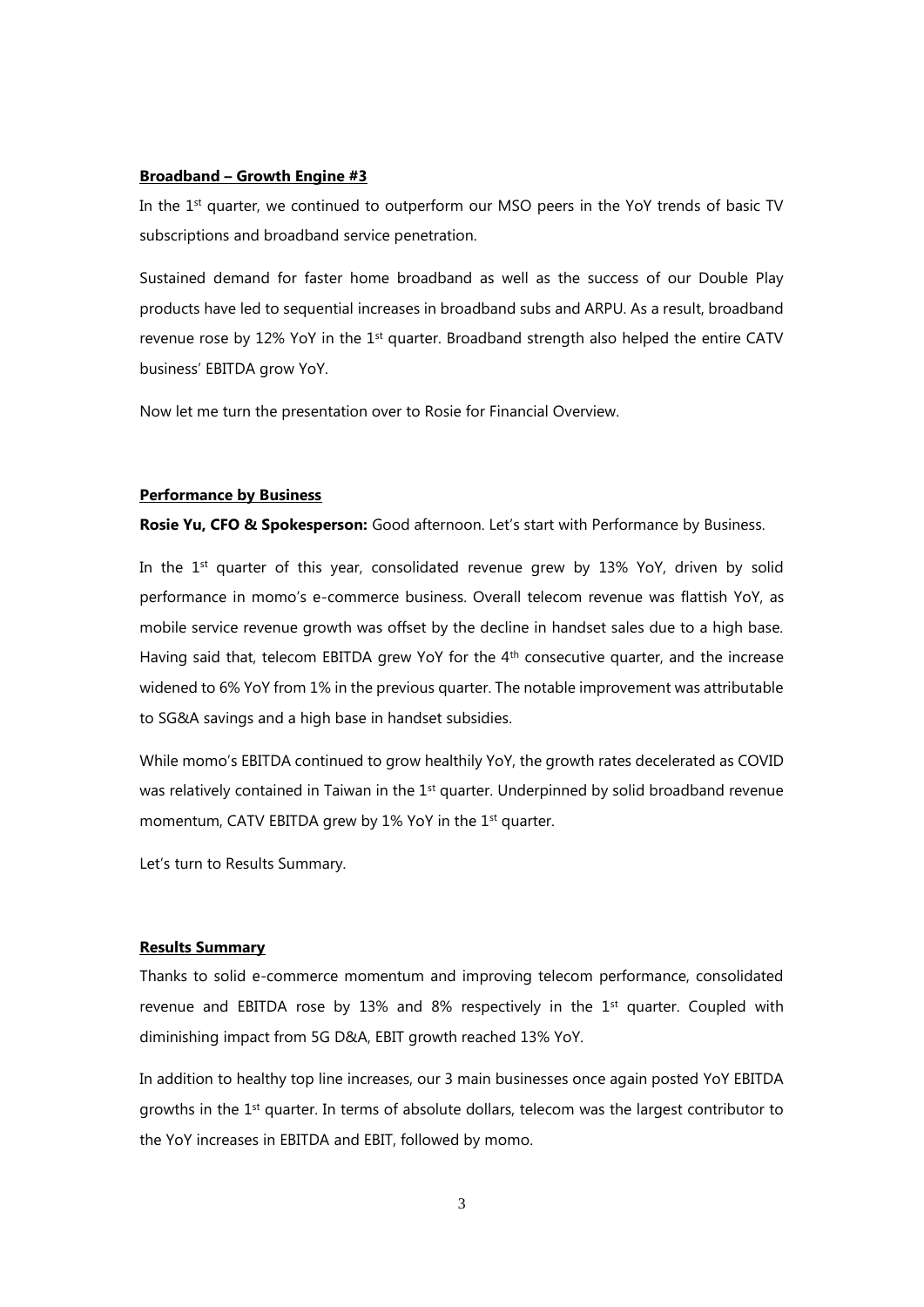Due to effective telecom opex control, overall EBITDA and margins in the  $1<sup>st</sup>$  quarter were notably ahead of our 2022 guidance.

The YoY drop in net income was primarily due to a high base in non-operating income and tax benefits. Excluding the one-off factors, net income would have increased by about 15% YoY in the 1<sup>st</sup> quarter.

Let's look at the Balance Sheet Analysis.

### **Balance Sheet Analysis**

On the asset side, momo's business expansion led to YoY increases in receivables and inventories in the  $1<sup>st</sup>$  quarter. In addition, receivables rose in tandem with improving mobile  $\&$ ICT revenues.

Long-term investment climbed YoY, owing to value accretions in our investments, as well as ventures into e-commerce, marketplace, media, AI, and cloud services.

PP&E saw sequential declines for three quarters in a row and turned to a YoY decrease in the quarter, as 5G capex cycle had already peaked.

As for liabilities, the YoY rise in payables was driven mainly by momo's e-commerce growth.

Thanks to decent free cash flow generation, both current ratio and gearing improved in the quarter.

Lastly, let's look at Cash Flow Analysis on the next slide.

# **Cash Flow Analysis**

Thanks to improving EBITDA in all 3 of our businesses, operating cash inflow increased by 10% YoY in the  $1<sup>st</sup>$  quarter. That said, operating cash inflow dropped QoQ following a seasonally strong 4<sup>th</sup> quarter for momo.

Investing cash outflow rose YoY despite lower cash capex. This was due to a high base from momo's sale of its Taiwan Pelican Express shares a year ago, and investments in new areas such as cloud services and used car marketplace in the 1<sup>st</sup> quarter.

On the financing front, we managed to reduce our reliance on short-term borrowings.

Benefiting from improving operating cash inflow and decreasing telecom cash capex,  $1<sup>st</sup>$  quarter free cash flow calculated on a pre-IFRS 16 basis increased by 61% YoY to NT\$3.25bn, translating into an annualized free cash flow yield of 4.4%.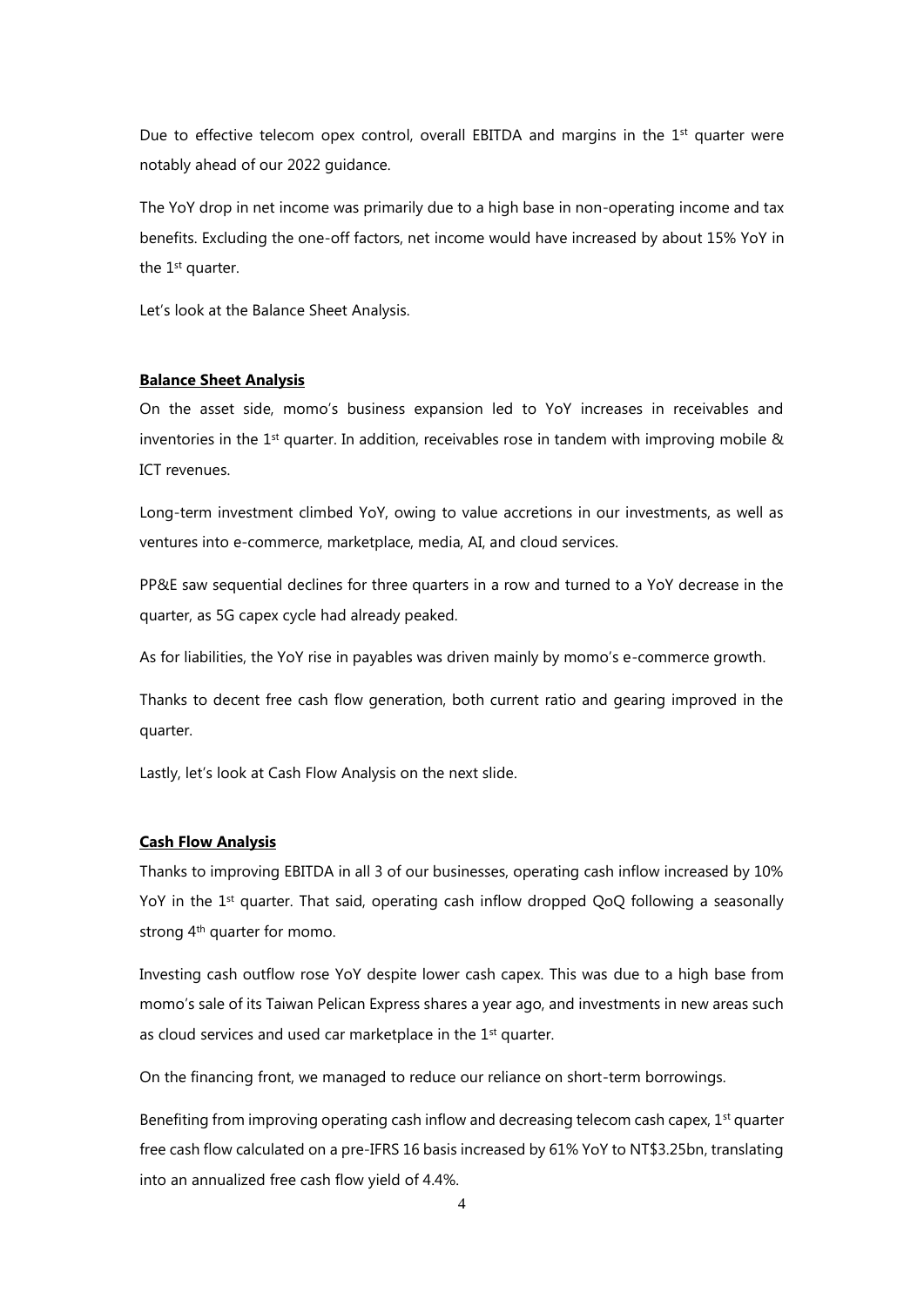Let me turn the presentation back to Jamie for event updates and Key Message.

#### **2021 Earnings Distribution**

**Jamie:** Thank you, Rosie. Let's turn to page 14 for our 2021 Earnings Distribution Event Update.

On May 6th, 2022, TWM's Board approved the proposal to distribute NT\$12.1bn in cash dividends, translating to c.4% yield to shareholders.

Dividend per share is NT\$4.30 on 2.82bn shares, excluding treasury shares held by 100%-owned subsidiaries. Post earnings distribution, there will be NT\$38.6bn excess reserves available for future dividend distribution.

# **Awards and Recognition**

This page summarizes the awards and recognitions we received during the quarter, for your reference.

#### **Key Message**

Finally, to wrap up our presentation, here is the key message we would like for you to take away with.

Entering 2022, as demand for faster connectivity, e-commerce and digital entertainment continues to swell, TWM with our 3 growth engines is well-positioned to thrive in this new normal and has been taking advantage by playing a leading role in creating innovative product offerings that meet market needs. Our efforts in winning the hearts of our customers have in turn allowed us to deliver healthier returns and cash flows. Looking beyond, TWM aims to achieve sustained shareholder value creation by 1) sealing the T-Star deal, and 2) executing our strategies in metaverse, web3, cloud, and green transformation.

With that, I would now open the floor up for Q&A session.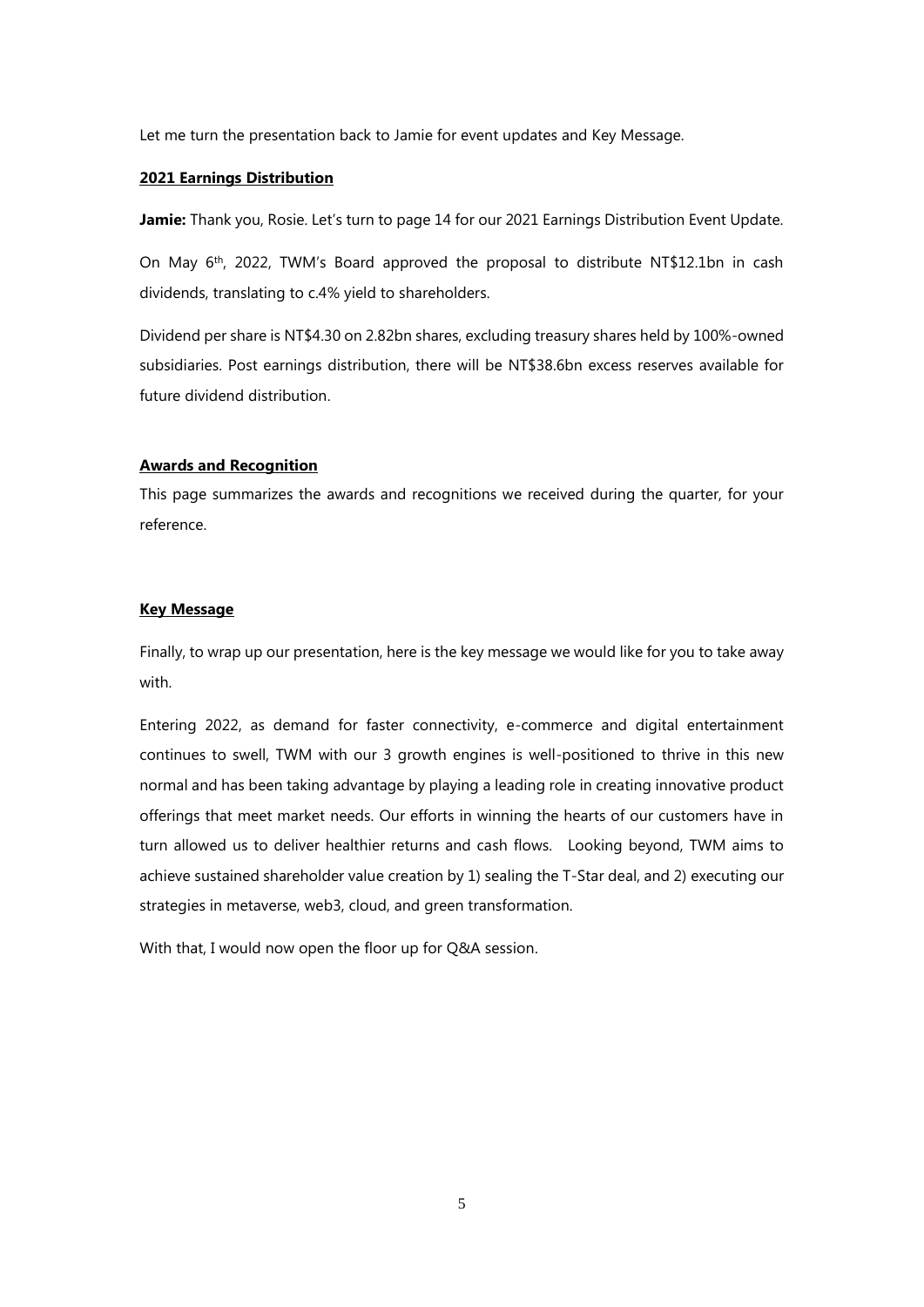## **Q&A**

**Neale Anderson, HSBC: I want to come back to the broadband business on page 7. I didn't quite catch the driver for the 12% growth in broadband revenue. I see your subscribers are coming down. Is the main driver for the increase in revenue from the migration to higher speed plans?**

**Jamie:** Our subscriber number for broadband is growing but our subscriber number for Pay-TV has been coming down slightly over the years.

**Neale:** My second question was on the Pay-TV side. You've got a growth in the DTV penetration. How do you think about this business in the medium-term? Is there much investment required to maintain it and how do you think the margin trends are in that business?

**Jamie:** It is relatively stable and is basically a cash cow business. We are using the cash generated by that business to fund our broadband growth needs. We are looking at broadband as the star of our CATV business.

**Neale:** The last one was regarding what you mentioned in the end: the investments in metaverse, cloud, and green transformation. I think we discussed this before but how should we think about that in terms of size of possible investments and timing? Is there anything more you can share on that side?

**Jamie:** Sure. We're looking at these opportunities as grooming the next momo. It might take 2-5 years for anything material to show on our income statement.

# **Sara Wang, UBS: Can management give us an update on the merger with Taiwan Star? When do we expect the deal to be completed? Any update on regulatory approval?**

**Jamie:** The regulatory approval has been moving along. We're still expecting it to close anywhere during the bottom half of this year or the first half of next year. We are striving to close it as soon as possible.

**Sara:** On the dividends, given we see improvements in our earnings and free cash flow, along with abundant equity reserve, do we see any possibility to increase dividend payment in 1-2 years?

**Rosie:** As I mention every time, it's up to the Board to decide. If our earnings and cash flows allow it, I believe the Board would accommodate a higher DPS but at this stage, I cannot comment on this.